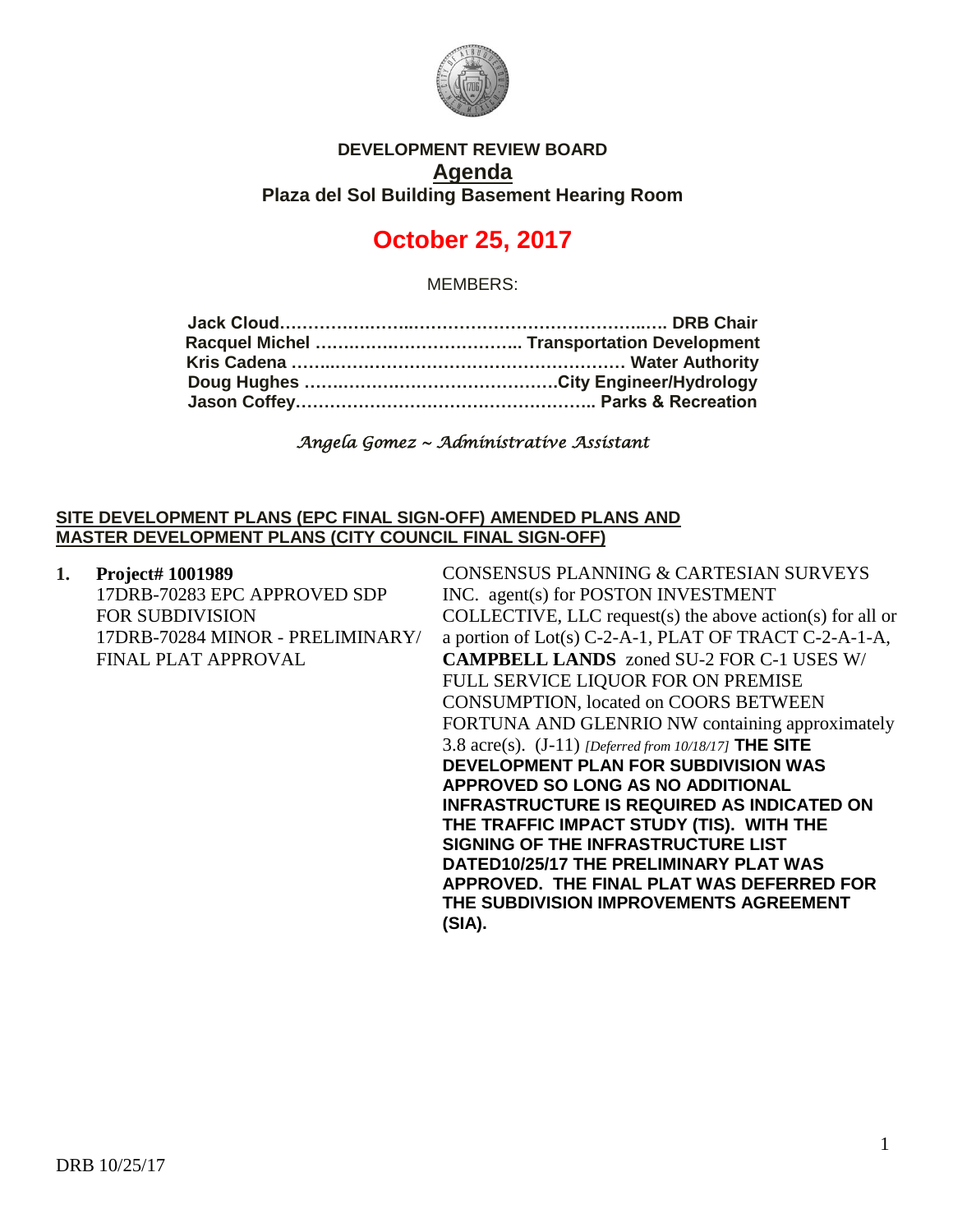#### **CASES WHICH REQUIRE PUBLIC NOTIFICATION MAJOR SUBDIVISIONS, VACATIONS, SIA EXTENSIONS AND SITE DEVELOPMENT PLANS**

**2. Project# 1004428** 17DRB-70256 BULK LAND VARIANCE 17DRB-70257 PRELIMINARY/ FINAL PLAT APPROVAL **E** 

MARK GOODWIN AND ASSOCIATES P.A. agents for CEJA VISTA LLC request the referenced/ above actions for Tract RR-3-A, **WESTLAND SOUTH** zoned R-2, located on the south side of DENNIS CHAVEZ BLVD SW between  $98<sup>th</sup> ST SW$  and  $118<sup>th</sup> ST SW$  containing approximately 14.8 acres. (P-9) *[Deferred from 10/18/17]* **THE BULK LAND VARIANCE WAS WITHDRAWN. THE PRELIMINARY/FINAL PLAT WAS INDEFINITELY DEFERRED.**

**3. Project# 1008435** 17DRB-70194 PRELIM/ FINAL PLAT 17DRB-70195 BULK LAND VARIANCE

ISAACSON AND ARFMAN PA and SURV-TEK INC agents for MECHENBIER CONSTRUCTION INC/ AMERICUS LLC request the referenced/ above actions for Old PANORAMA BOULEVARD with Tracts N-2, N-3-A, **TANOAN PROPERTIES** and Tract 18, **HIGH DESERT** zoned R-D, located on the west side of TRAMWAY BLVD NE between ACADEMY RD NE and SAN ANTONIO DR NE containing approximately 24 acres. (E-22) *[Deferred from 8/16/17, 10/11/17]* **DEFERRED TO 11/8/17.**

**4. Project# 1011391** 17DRB-70254 SITE DEVELOPMENT PLAN FOR BUILDING PERMIT 17DRB-70281 MINOR - PRELIMINARY/ FINAL PLAT APPROVAL

DEKKER PERICH SABATINI and CARTESIAN SURVEYS INC agents for LPN LLC request the referenced/ above action for Lots 2 & 3, **ALAMEDA BUSINESS PARK** zoned SU-2/C, located on ALAMEDA PARK NE between PASEO ALAMEDA and ALAMEDA BLVD NE containing 1.8 approximately acres. (C-16) *[Deferred from 10/18/17]* **THE SITE DEVELOPMENT PLAN FOR BUILDING PERMIT WAS APPROVED WITH FINAL SIGN-OFF DELEGATED TO PLANNING FOR 15 DAY APPEAL PERIOD. THE PRELIMINARY/FINAL PLAT WAS APPROVED WITH FINAL SIGN OFF DELEGATED TO PLANNING FOR AMAFCA SIGNATURE AND AGIS DXF.**

**5. Project# 1011348** 17DRB-70211 SITE DEVELOPMENT PLAN FOR BUILDING PERMIT

MODULUS ARCHITECTS INC agents for VENICE CAPITAL, LLC request the referenced/ above action for Tract A-1, Block 3, Tract A Unit B, **NORTH ALBUQUERQUE ACRES,** zoned SU-2/IP OR C, located on PAN AMERICAN FWY NE between PASADENA AVE NE and VENICE AVE NE containing approximately 1.75 acres. (B-18) *[Deferred from 8/30/17, 9/27/17, 10/11/17]* **DEFERRED TO 11/8/17.**